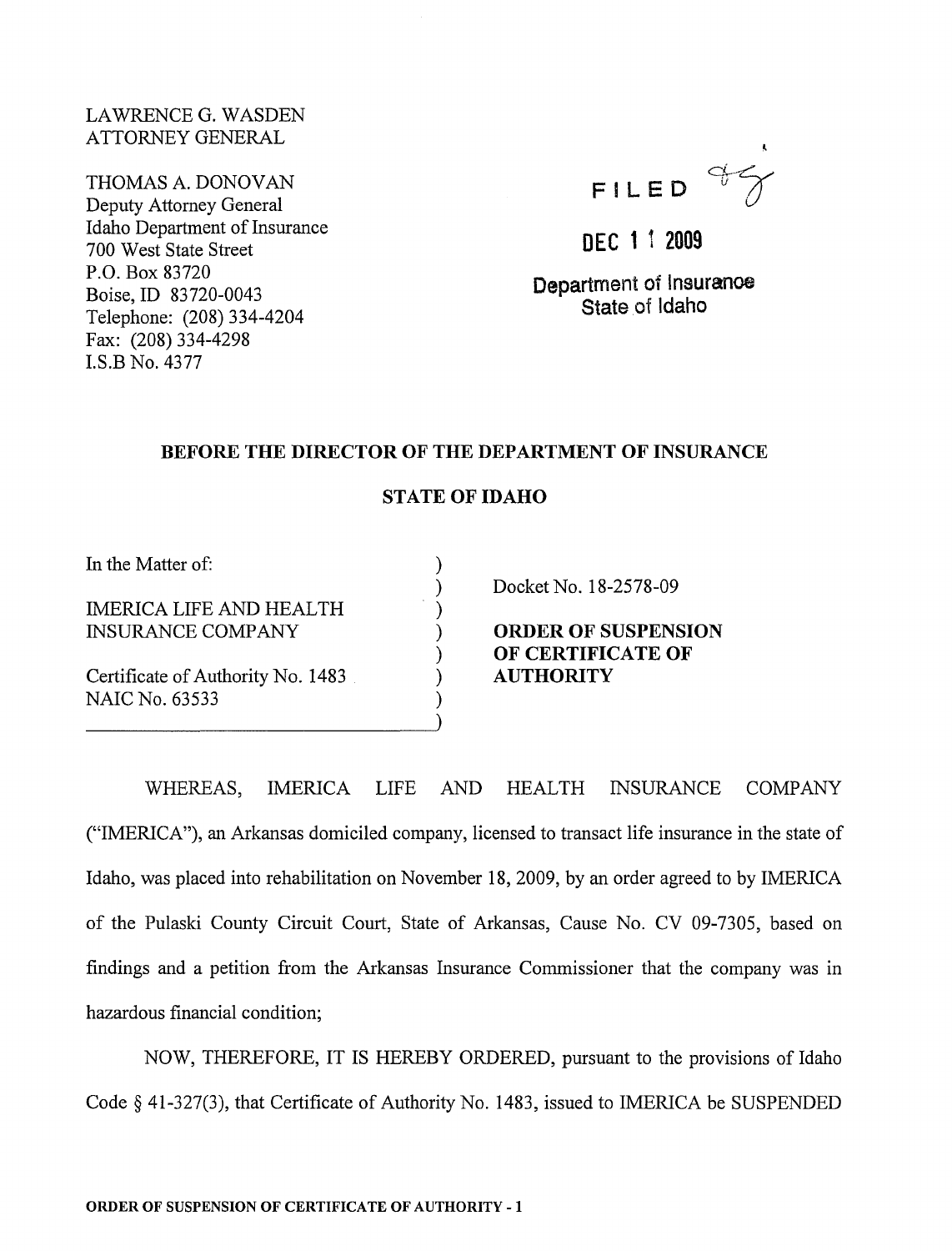effective immediately, and that IMERICA comply with each of the requirements of Idaho Code § 41-329, including § 41-329(2) which states: "During the suspension period the insurer shall not solicit or write any new business in this state, but shall file its annual statement, pay fees, licenses, and taxes as required under this code, and may service its business already in force in this state, as if the certificate of authority had continued in full force," and that, pursuant to this section, said suspension be continued for a period of one (1) year from the date of this order. The Director may terminate the suspension sooner if the cause for said suspension is terminated and IMERICA is otherwise in compliance with the provisions of Title 41, Idaho Code.

IT IS FURTHER ORDERED, pursuant to the provisions of Idaho Code  $\S$  41-330, that IMERICA, within four (4) days after notice of this suspension is received, notify, by any available means, every person authorized to write business by said insurance company in the state of Idaho, to immediately cease any further writing of such business.

IT IS FURTHER ORDERED, that IMERICA promptly return Certificate of Authority No. 1483 to the Idaho Department of Insurance, as required by Idaho Code  $\S$  41-323.

IT IS FURTHER ORDERED, that within 60 days of the date of this order IMERICA file with the Director a complete listing of its policies owned by or issued to residents of the state of Idaho. Such list shall include the name and address of each policyholder and insured, policy type, face amount, and cash surrender value of the policy, as applicable.

## **NOTIFICATION OF RIGHTS**

This is a final order of the agency. Any party may file a motion for reconsideration of this final order within fourteen (14) days of the service date of this order. The agency will dispose of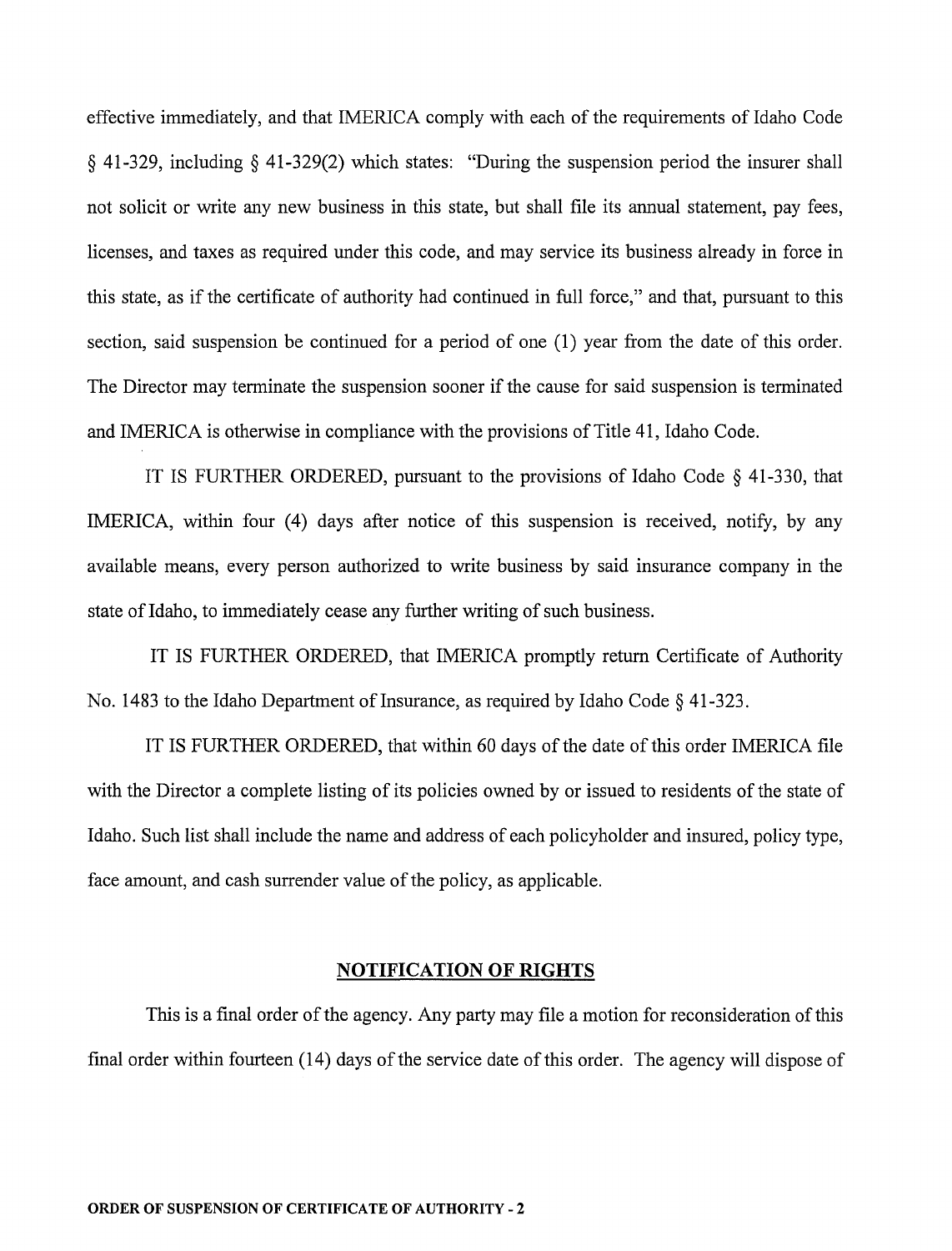the petition for reconsideration within twenty-one (21) days of its receipt, or the petition will be considered denied by operation of law. See Section 67-5246(4), Idaho Code.

Pursuant to Sections 67-5270 and 67-5272, Idaho Code, any party aggrieved by this final order or orders previously issued in this case may appeal this final order and all previously issued orders in this case to district court by filing a petition in the district court of the county in which:

- 1. A hearing was held,
- ii. The final agency action was taken,
- iii. The party seeking review of the order resides, or operates its principal place of business in Idaho, or
- iv. The real property or personal property that was the subject of the agency action is located.

An appeal must be filed within twenty-eight (28) days of (a) this final order, (b) an order denying any petition for reconsideration, or (c) the failure within twenty-one (21) days to grant or deny a petition for reconsideration, whichever is later. See Section 67-5273, Idaho Code. The filing of an appeal to district court does not itself stay the effectiveness or enforcement of the order under appeal.

DATED this  $11^{TH}$  day of December 2009.

William fel

Director